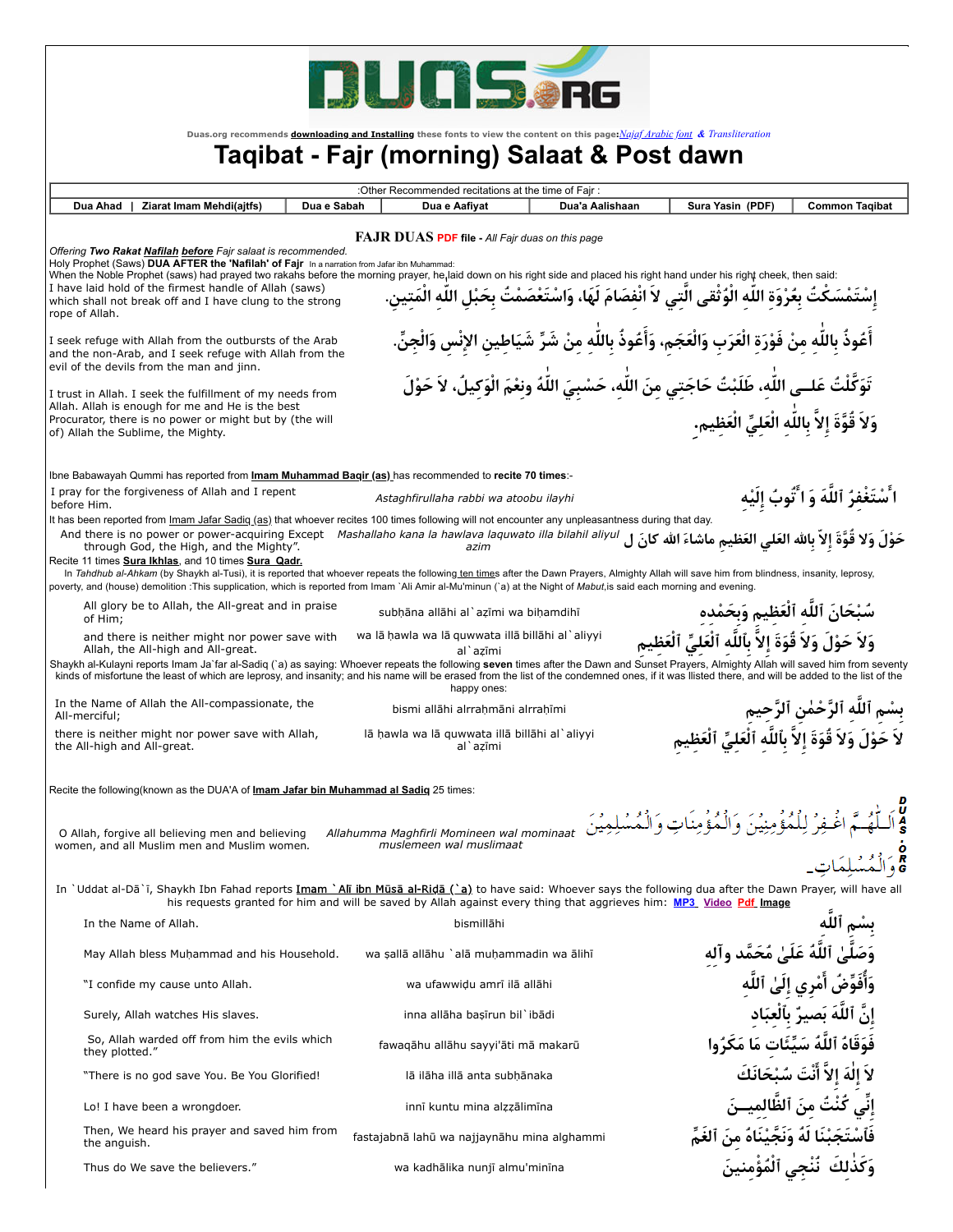| "Allah is Sufficient for us! Most Excellent is He<br>in Whom we trust.              | hasbunā allāhu wa ni`ma alwakīlu           | الله ونعم الو                            |
|-------------------------------------------------------------------------------------|--------------------------------------------|------------------------------------------|
| So, they returned with grace and favor from<br>Allah,                               | fangalabū bini`matin mina allāhi wa fadlin |                                          |
| and no harm touched them."                                                          | lam yamsas-hum sū'un                       | ل۾ تمسسهم سوء                            |
| Only that which Allah wills shall come to pass.                                     | mā shā'a allāhu                            | مَا شَاءَ ٱللَّهُ                        |
| There is neither strength nor power save with<br>Allah.                             | lā hawla wa lā guwwata illā billāhi        | ا ، ولا قوة                              |
| Only that which Allah, but not people, wills<br>shall come to pass.                 | mā shā'a allāhu lā mā shā'a alnnāsu        | مَا شَاءَ ٱللَّهُ لاَ مَا شَاءَ ٱلنَّاسُ |
| Only that which Allah wills shall come to pass<br>even if people detest it.         | mā shā'a allāhu wa in kariha alnnāsu       | لمَ ٱللَّهُ وَإِنْ كُرِهَ ٱلنَّاسُ       |
| Sufficient for me is the Lord against the lorded.                                   | hasbiya alrrabbu mina almarbūbīna          | حَسْبيَ ٱلرَّبِّ منَ اَلمَرْبَوب         |
| Sufficient for me is the Creator against the<br>creatures.                          | hasbiya alkhāliqu mina almakhlūqīna        | حَسْبِيَ ٱلْخَالِقَ مِنَ ٱلْمَخْـ        |
| Sufficient for me is the Sustainer against the<br>sustained.                        | hasbiya alrrāzigu mina almarzūgīna         | حَسْبيَ آلرّازق من المرزوق               |
| Sufficient for me is Allah, the Lord of the<br>worlds.                              | hasbiya allāhu rabbu al`ālamīna            | حَسْبِيَ ٱللَّهُ رَبٌّ ٱلْعَالَميــنَ    |
| Sufficient for me is He Who is sufficient for me.                                   | hasbī man huwa hasbī                       | حسبی مَنْ هُوَ حَسْبِي                   |
| Sufficient for me is He Who has been always<br>sufficient for me.                   | hasbī man lam yazal hasbī                  | حَسْبي مَن لمْ يزل حسبي                  |
| Sufficient for me is He Who had been since<br>eternity and still sufficient for me. | hasbī man kāna mudh kuntu lam yazal hasbī  | مَنْ كانَ مَذْ كَنْتَ لَمْ يَزَل         |
| "Allah suffices me. There is no god save Him.                                       | hasbiya allāhu lā ilāha illā huwa          | ٱللَّهُ لاَ إِلٰهَ إِلاَّ هُوَ           |
| In Him have I put my trust,                                                         | `alayhi tawakkaltu                         |                                          |
| and He is the Lord of the Tremendous Throne."                                       | wa huwa rabbu al`arshi al`azīmi            |                                          |
|                                                                                     |                                            |                                          |

It is written Zayn al Muttaqin that the following multi purpose DUA'A was brought by Jibrail to the Holy Prophet and said: Whoever prays it after Fajar salat and also keeps it on the body as a ta'wid' receives the following benefits:-(i) protection from death by accident; (ii) exemption from the questioning by munkar and nakir in the grave; (iii) relief from the fright of abandonment and melancholy in the grave; (iv) diseases will be cured;(v) safe from oppression and exploitation;(vi) the right gates from the heaven will be thrown open for those who recite this dua'a: لَا اِلَٰهَ اِلَّا اللهُ الْجَلِيْلُ الْجَبَّارُ<br>ِ اْ اُ

There is no god save Allah, the glorious, the supreme.

There is no god save Allah, the mighty, the oft forgiving.

There is no god save Allah, the one, the dominating.

There is no god save Allah, the single who has no associate, the only god,

we surrender ourselves to his will.

There is no god save Allah, Muhammad is the messenger of Allah, Ali is the vicegerent of Allah.

Blessing of Allah be on his best creation, the manifestation of his pleasure, Muhammad and all his pure, pious and clean children, on account of your mercy, O the most merciful. Allah is sufficient for us, he is the best supporter, the best master, the best helper.

Keep right hand on the chest & recite **70 time**s :- "Ya Fattahu" (O Opener) **اح ُ فَّتَ اَ<sup>ي</sup>**

Halqam asked [Imam Jafar Sadiq \(a.s.\)](http://www.maaref-foundation.com/english/library/pro_ahl/imam06_sadiq/imam_sadiq/index.htm), Ya Ibne Rasool Allah (a.s)! Teach me a supplication that will be beneficial for me now and also in the Hereafter." The Imam said, " After the Fajr prayer, till the dawn, recite the following:

اُ

یْ اُ

*Subhan allahil azeeme wa behamdehe astaghfirallaha wa asalahu min fazlehi*

It is narrated from **[Imam Mohammed Baqir \(a.s.\)](http://www.maaref-foundation.com/english/library/pro_ahl/imam05_baqir/imam_baqir/index.htm)** that one should recite the following invocation in the mornings

ة<br>وسُبْحَانَ اللّٰهِ الْمَظِيْمِ وَ بِحَمْدِهِ، اَسْتَغْفِرُ اللّٰهَ وَ ة<br>& اَسْلُلُهُ مِنۡ فَضۡلِهٖ۔

یْ

اْ

اْ

َ لَا اِلٰهَ إِلَّا اللهُ مُحَمَّدٌ رَسُوْلُ اللهِ عَلِيٌّ وَلِيُّ اللهِ

َلَا اِلَٰهَ اِلَّا اللهُ وَحْدَهٔ لَا شَرِيْكَ لَهُ اِلْهَا وَاحِدًا وَ نَحْنُ لَهُ مُسْلِمُوْنَ

وَ صَلَّى اللهُ عَلٰي خَيْرِ خَلْقِهٖ وَ مَظْهَرِ لُطْفِهٖ مُحَمَّدٍ وَ اللهِ اَجْمَعِيْنَ الطَّيِّبِيْنَ الطَّاهِرِيْنَ بِرَحْمَتِكَ يَا اَرْحَمَ الرَّاحِمِيْنَ حَسْبُنَا اللهُ وَ نِعْمَ الْوَكِيْلُ نِعْمَ الْمَوْلِي وَ

َلَا اِلۡهَ اِلَّا اللهُ الْعَزِيْزُ الْغَفَّارُ

َلَا اِلَٰهَ اِلَّا اللهُ الْوَاحِدُ الْقَهَّارُ

نِعْمَ النَّصِيْرُ. ن

اْ

اُ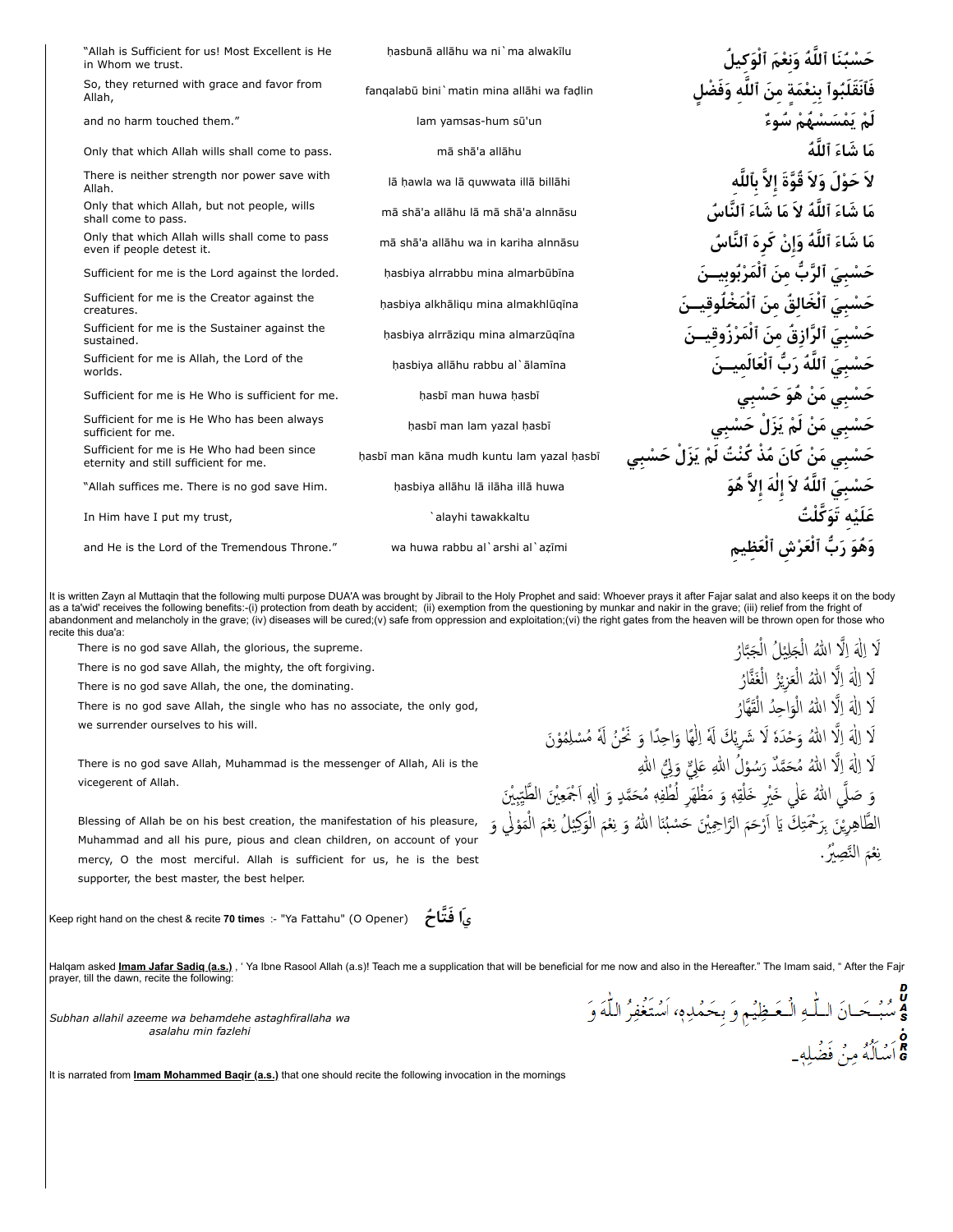Asbahto billahi moomenan ala deene Muhammadin wa sunnatehi wa deenil ausiae wa sunnatehim aamanto besirrehim wa alniyatehim wa shahedehim wa ghayebehim wa aaoozu billahi mimma asta aaza minhu rasoolillahi sal allaho alaihi wa aalehi wa alal ausiyae salawaat ullahi alaihim wa arghub ilallahi feeha raghebu ilaihi wa la haula wa la quwwata illa billahi.

## أَصْبَحْتُ بِاللَّهِ مُؤْمِنًا عَلَى دِيْنِ مُحَمَّدٍ وَ سُنَّتِهِ وَ دِيْنِ عَـلِيٌّ وَ سُـنَّتِـهِ وَ دِيْنِ الْأَوْصِيَاءِ وَ سُنَّتِهِمُ، آمَنْتُ بِسِرِّهِمْ وَ عَلاَنِيَتِهِمْ وَ شَاهلِهِمْ وَ غَائِبِهِمْ، وَ اَعُوُدُّ بِاللَّهِ مِمَّا اسْتَعَاذَ مِنْهُ رَسُوُلُ اللَّهِ صَلَّى اللَّهُ عَـلَيُهِ وَ آلِهٖ وَ عَلِيٌّ وَالْأَوْصِيَاءُ صَلَوَاتُ اللَّهِ عَلَيْهِمُ لا وَارْغَبُ إِلَـى الْبَلْهِ فِيُ مَا رَغَبُوْا إِلَيْهِ وَ لاَ حَوُلَ وَلاَ 8 وُوَّةَ إِلاَّ بِاللَّهِ\_

أَللّٰهُمَّ أَصْلِحْ لِي دِيْــنِيَ الَّذِي جَعَلْتَهُ لِي عِصْمَةً.

**نقْمَتِك.**<br>-

**َث ِار ِي م ْن َ ع ُدِّوي**

**د. ُّ َج َج ِّد ِ مْن َك الْ َو َلا َ يْنَف ُع َ ذا الْ**

أَللّٰهُمَّ أَصْلِحْ لِي دُنْــيَايَ الَّتِي جَعَلْتَ فِيهَا مَعَاشِي. ِ أَللّٰهُمَّ أَصْلِحْ لِي آخِرَتِيَ الَّتِي جَعَلْتَ إِلَيْهَا مَرْجَعِي<sup>ّ</sup>.

أَللَّهُمَّ إِنِّي أَعُوذُ بِرِضَاكَ مِنْ سَخَطِكَ، وَأَعُوذُ بِعَفْوِكَ مِنْ

أَللَّهُمَّ إِنِّي أَعُوذُ بِكَ لاَ مَانِعَ لِمَا أَعْطَــيْتَ وَلاَ مُعْطِيَ لِمَا مَنَعْتَ

## **Holy Prophets duas after Fajr Prayer**

From Mufid al-Dun in al-Majalis: Narrated from Abu Barzah al-Aslami from his father who said: When the Noble Prophet (saws) had offered the Fajr Prayer, he raised his voice until his companions could hear him, and said:

O Allah (saw) Set right for me the religion that You have made a safeguard for me [three times].

O Allah! Set right for me this world that You have made me live in [three times].

O Allah! Set right for me my hereafter that you have made my place of return [three times].

O Allah! I seek refuge with Your pleasure from Your ire and I seek refuge with Your forgiveness from Your wrath [three times].

O Allah! I seek refuge with You – nobody can deny to the one whom You have given, and nobody can give to the one whom You have denied, and nobody's efforts come to fruition without You.

From al-Qutb in his Da'awat: When the Noble Prophet (saws) "**Holy Prophet**" had offered the morning prayer he said: أَللَّهَمَّ مَتَّعْنِــي بِسَمْعِي وَ بَصَرِي وَاجْعَلْهُمَا الْوَارِثَيْنِ مِنِّي وَ أَرِنِــي

O Allah (saws) ! Grant me the use of my hearing and sight and let them stay with

me till my death and show me the destruction of my enemies.

From Sayyid Ibn Tawus in al-Iqbal: Narrated from Jafar ibn Muhammad (saws) "**Muhammad**" from his father who said in a hadith: When the Noble Prophet (saws) "**Holy Prophet**" had completed his morning prayer, he would (continue to) face the Qiblah until sunrise, invoking Allah (swt) At this time, Ali (saws) ibn Abu Talib would come forward and sit behind the Noble Prophet and the people would come to seek permission to ask for their needs, and this is what the Prophet of Allah (saws) "**Prophet of Allah**" had instructed them to do. In al-Faqih: The Noble Prophet (saws) used to say after the Fajr prayer:

O Allah (saws) ! I seek protection with You from grief and sorrow, weakness and laziness, miserliness and cowardice, turning away from the truth and idle talk of men, wasting time and negligence, vileness and cruelty, destitution and poverty.

And I seek protection with You from the self that never gets satisfied, the heart that does not humble itself, the eye that does not shed tears, the supplication that is not heard, the prayer that does not benefit.

And I seek protection with You from a woman who makes me old before my time, and I seek protection with You from a son who subjugates me, and I seek protection with You from wealth that is a torment for me, and I seek protection from the deceiver who conceals any good that he sees and propagates any evil that he sees.

O Allah! Do not let an insolent one ever do me a favor and do not make him expect anything from me.

أَللَّهُمَّ إِنِّي أَعُوذُ بِكَ مِنَ الْهَمِّ وَالْحُزَنِ، وَالعَجْزِ وَالْكَسْلِ، وَالْبُخْلِ وَالْجُبْنِ، وَضَلْعِ الدِّينِ وَغَلَبَةِ الرِّجَالِ، وَبَوَارِ الأَيَّمِ وَالْغَفْلَةِ، **َم ْس َكَنِة. َعْيَلِة َ والْ َو ِّ الذلَِّة َوالَْق ْسَوِة َ ، والْ** وَأَعُوذُ بِكَ مِنْ نَفْسٍ لاَ تَشْــبَعُ وَمِنْ قَلْبٍ لاَ يَخْشَعُ، وَمِنْ عَيْنِ **َلا َ ت ْدَم ُع، َوِم ْن ُ دَع ٍاء َ لا يُ ْسَم ُع َ ، وِم ْن َ ص َلاٍة َ لا َ تْنَف ُع،** وَأَعُوذُ بِكَ مَنْ إِمْرَأَةٍ تُشَيِّبُنِي قَبْلَ أَوَانَ مَشِيبِي، وَأَعُوذُ بِكَ مِنْ وَلَدٍ يَكُونُ عَلَيَّ رَبًّا، وَأَعُوذُ بِكَ مِنْ مَالٍ يَكُونُ عَلَيَّ عَذَاباً، وَأَعُوذُ بِكَ مِنْ صَاحِبِ خَدِيعَةٍ، إِنْ رَأَى حَسَنَةً دَفَنَهَا، وَإِنْ رَأَى **ْف َش َاها. َ َسِّيَئًة أ** اَّللَّهُمَّ لاَ تَجْعَلْ لِفَاجِرٍ عَلَيَّ ۖ يَدْاً وَلاَ مِنَّةً.

**At sunrise** . In Ibn Tawus Muhsabat al-Nafs, from the book of al-Rabi' from "**Muhammad**" al-Mustakin: In his narration from 'Abu Jafar D who said: When the redness of the sun reached the peak of the mountain, tears would flow from the "**Holy Prophet**" 's eyes and he would say:

O "Allah" ! The day has come while my oppression has sought refuge in Your Forgiveness, and my sins have sought refuge in Your Pardon, my fear has sought refuge in Your Security, my weakness has sought refuge in Your Strength and my transient existence has sought refuge in Your Everlasting Existence.

أَللَّهُمَّ أَمسى ظُلْمِي مُسْتَجِيراً بِعَفْوِكَ، وَأَمْسَتْ ذُنُوبِي مُسْتَجِيرا ۖ بِمَغْفِرَتِكَ، وَأَمْسى خَوْفِي مُسْتَجِيراً بِأَمْنِكَ، وَأَمْسى ضَعْفِي مُسْتَجِيراً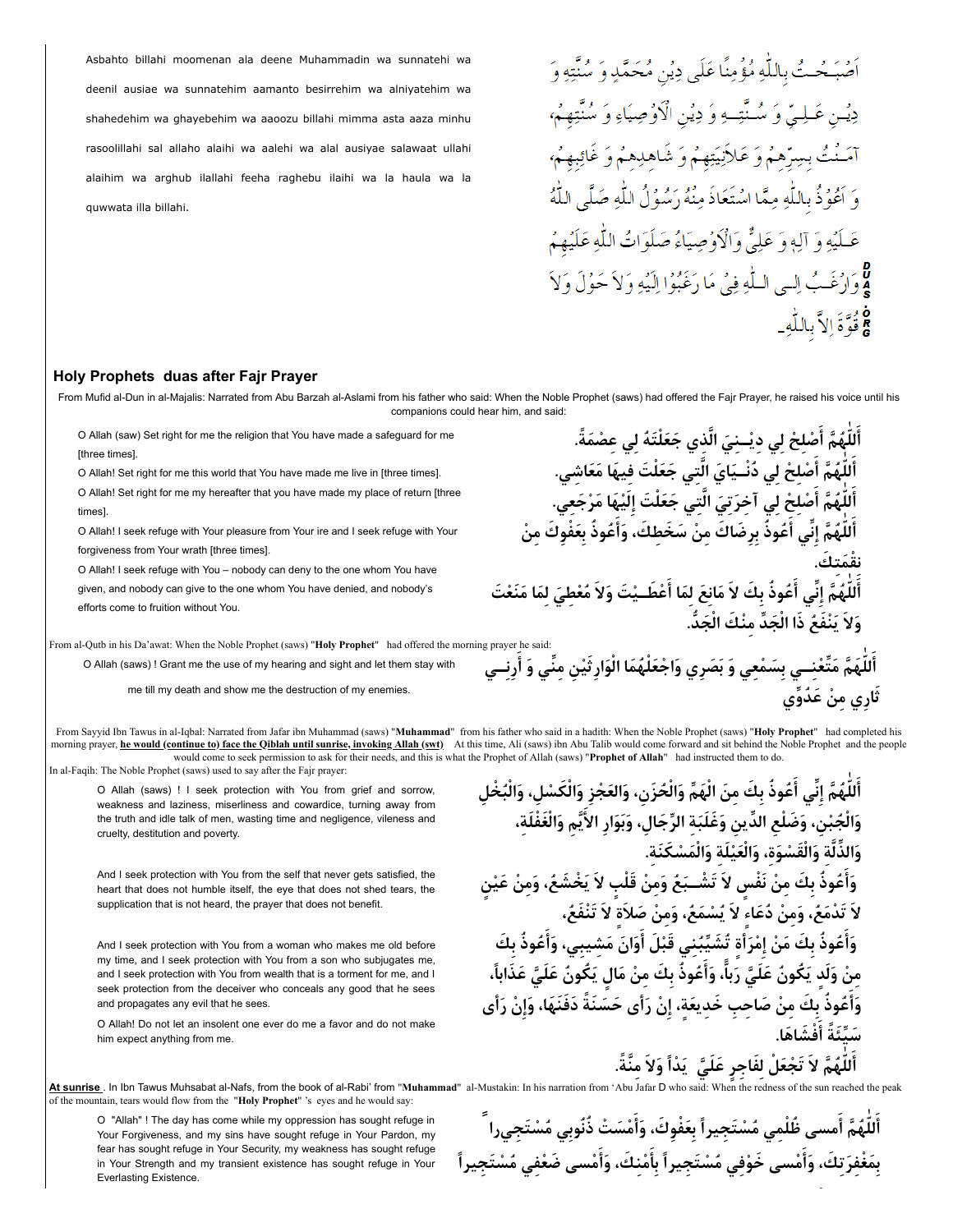Grant me well-being, and cover me with Your Mercy, and honor me with Your Nobleness, and keep me safe from the evil of Your creation, from the jinn and man. O Allah! O Compassionate! O Merciful!

بِقُوَّتِكَ، وَأَمْسى وَجْهِيَ الْبَالِيَ الْفَانِي مُسْتَجِيراً بِوَجْهِكَ الْدَائِمِ الْبَاقِي، أَلْبِسْنِي عَافِيَتَكَ، وَغَشِّنِي بِرَحْمَتِكَ، وَجَلِّلْنِي كَرَامَتَكَ، وَقِنِي شَرَّ خَلْقِكَ مِنَ الْجِنِّ وَالإِنْسِ ۚ يَــا اللّٰهُ ياَ رَحْمٰنُ ياَ رَحِيمٌ.

It is also narrated from the Prophet of Allah (a.s.) that one who recites the following supplication before the sunrise, an angel will take it on its wings and go to the Firmament . When it arrives there, the other angels ask him what it was carrying. It says that it was carrying the supplication of a momin. The angels then pray to Allah for the acceptance of the momin's supplication. Similarly all the angels and the people of the Firmament will pray on his behalf. This supplication is treasured with the record of the good deeds of the Momin.:- *Allaho akbar Allaho akbar kabeeran wa subhan allahi bukratan wa aseela walhamdulillahi rabbil aalameena kateeran la shareeka lahu wa salallaho ala Mohammedin wa aalehi.*

| Subsequent to the Dawn (fajr) Prayer, say the following prayer, as quoted from Misbah al-Mutahajjid:                                        |                                                                                   |                                                                                                                                                               |
|---------------------------------------------------------------------------------------------------------------------------------------------|-----------------------------------------------------------------------------------|---------------------------------------------------------------------------------------------------------------------------------------------------------------|
| O Allah, send blessings to Muhammad and the<br>Household of Muhammad                                                                        | allāhumma salli `alā muḥammadin wa āli<br>muhammadin                              | اَللَّهُمَّ صَلِّ علَىٰ مُحَمَّد وَآل مُحَمَّد                                                                                                                |
| and guide me, by Your permission, to the right<br>about which discrepancies have taken place.                                               | wāhdinī limā ukhtulifa fīhi mina alhaqqi bi-<br>idhnika                           | وَٱهْدنى لمَا ٱخْتُلفَ فيه منَ ٱلحَقِّ بإذْنكَ                                                                                                                |
| Verily, You guide him whom You wish to a<br>straight path.                                                                                  | innaka tahdī man tashā'u ilā sirātin mustagīmin                                   | إنَّك تَهْدي مَنْ تَشَاءُ إلىٰ صرَاط مُسْتَق                                                                                                                  |
| Again, repeat the following invocation ten times:<br>O Allah, bless Muhammad and the Household<br>of Muhammad,                              | allāhumma salli `alā muḥammadin wa āli<br>muhammadin                              | اَللَّهُمَّ صَلَّ عَلَىٰ مُحَمَّدٍ وَآل مُحَمَّدٍ                                                                                                             |
| the consenting and pleased Successors,                                                                                                      | al-awşyā'i alrrādīna almardiyyīna                                                 | ٱلاَوْصيَاء ٱلرَّاضِيــنَ ٱلْمَرْضيِّينَ                                                                                                                      |
| with the best of Your blessings,                                                                                                            | bi-afdali şalawātika                                                              | با َفْضَل صَلَوَاتكَ                                                                                                                                          |
| and confer upon them the best of your favors.                                                                                               | wa bārik `alayhim bi-afdali barakātika                                            | وَبَارِكَ عَلَيْهِمْ بِا َفْضَلِ بَرَكَاتِكَ                                                                                                                  |
| Peace be upon them                                                                                                                          | walssalāmu `alayhim                                                               | وَٱلسَّلامُ عَلَيْهِمْ                                                                                                                                        |
| and their souls and bodies.                                                                                                                 | wa `alā arwāḥihim wa ajsādihim                                                    | وَعَلَىٰ ا َرْوَاحِهِمْ وَ ا َجْسَادهمْ                                                                                                                       |
| Allah's mercy and blessings be upon them.                                                                                                   | wa rahmatu allāhi wa barakātuhū                                                   | وَرَحْمَةُ ٱللَّه وَبَرَكَاتُهُ                                                                                                                               |
| Also, say the following:                                                                                                                    |                                                                                   |                                                                                                                                                               |
| O Allah, (please) make me live carrying the<br>conducts on which You made `Alī the son of<br>Abū-Tālib live                                 | allāhumma ahyinī `alā mā ahiyayta `alayhi<br>`aliyya bna abī tālibin              | اَللّهُمَّ ا ُحْيِنِي عَلَىٰ مَا ا ُحْيَيْتَ عَلَيْه عَا<br>بْنُ ا ٗبِي طَالب                                                                                 |
| and make me die on the principles for which<br>`Alī the son of Abū-Tālib-peace be upon him<br>-died.                                        | wa amitni `alā mā māta `alayhi `aliyyu bnu<br>abī tālibin `alayhi alssalāmu       | وَ ا ُمتْنى عَلَىٰ مَا مَاتَ عَلَيْه عَلَىٌّ بنُ ا بَى<br>طالِبِ عَلَيْهِ ٱلسَّلاَمُ                                                                          |
| Also, repeat each of the following 10 statements 10 times or better one hundred times: $Mp3$                                                |                                                                                   |                                                                                                                                                               |
| (1) I pray the forgiveness of Allah and I repent<br>before Him.                                                                             | astaghfiru allāha wa atūbu ilayhi                                                 | مْفَرٌ ٱللَّهَ وَ اتَّوِبُ إِ                                                                                                                                 |
| (2) I beseech Allah for good health.                                                                                                        | as'alu allāha al`āfiyata                                                          | َّا)ُ، ٱللَّهَ ٱلْعَافِيَةَ                                                                                                                                   |
| (3) I seek Allah's protection against Hellfire.                                                                                             | astajīru billāhi mina alnnāri                                                     | ـرٌ بآلله منَ ٱلنَّار                                                                                                                                         |
| (4) I ask Him for Paradise.                                                                                                                 | wa as'aluhū aljannata                                                             | وَ ا ُسْا لَّهُ ٱلْجَنَّةَ                                                                                                                                    |
| (5) I ask Allah for the Paradisiacal Women.                                                                                                 | as'alu allāha alhūra al`īna                                                       | اً ُ، ٱللّهَ ٱلْحُورَ ٱلع <b>ي</b>                                                                                                                            |
| (6) There is no god save Allah the King and<br>evident Truth.                                                                               | lā ilāha illā allāhu almaliku alhaggu almubīnu                                    | لا إلهَ إلا ٱللهَ ٱلمَلكَ ٱلحَقَّ                                                                                                                             |
| (7) Sūrah al-Tawḥīd                                                                                                                         | Sura tawhid                                                                       |                                                                                                                                                               |
| (8) May Allah send blessings to Muhammad<br>and the Household of Muhammad.                                                                  | sallā allāhu `alā muhammadin wa āli<br>muhammadin                                 | صَلَّىٰ ٱللَّهُ عَلَىٰ مُحَمَّد وَآلِ مُحَمَّد<br>سُبْحَانَ ٱللَّهِ وَٱلْحَمْدُ لِلَّهِ ۖ وَلاَ إِلٰهَ إِلاَّ اللَّهُ                                         |
|                                                                                                                                             |                                                                                   |                                                                                                                                                               |
| (9) All glory be to Allah, all praise be to Allah,<br>there is no god save Allah, Allah is the Greatest,                                    | subhāna allāhi walhamdu lillāhi<br>wa lā ilāha illā allāhu wallāhu akbaru         | وَٱللَّه ٱ كْبَرُ                                                                                                                                             |
| and there is neither might nor power save with<br>Allah, the All-high and All-great.                                                        | wa lā hawla wa lā guwwata illā billāhi al`aliyyi<br>al`azīmi                      |                                                                                                                                                               |
|                                                                                                                                             |                                                                                   |                                                                                                                                                               |
| (10) Only that which Allah wills shall come to<br>pass and there is neither might nor power save<br>with Allah, the All-high and All-great. | mā shā'a allāhu kāna wa lā hawla wa lā<br>quwwata illā billāhi al`aliyyi al`azīmi | وَلاَ حَوْلَ وَلاَ قُوَّةَ إِلاَّ بِٱللَّهِ ٱلْعَلِيِّ ٱلْعَظِيمِ<br>مَا شَاءَ ٱللَّهُ كَانَ وَلاَ حَوْلَ وَلاَ قُوَّةَ إِلاَّ بِٱللَّ<br>ٱلْعَلَىِّ ٱلْعَظيم |
|                                                                                                                                             |                                                                                   |                                                                                                                                                               |

[FAJR dua-as recited on Night of Hijrat Mabit Mp3](http://www.duas.org/mp3/after%20obligatory/fajrmabit.mp3) [Mp3](http://www.duas.org/mp3/after%20obligatory/fajr_asbahtu.mp3)This du`a is to be recited in the morning and evening. It is the du`a Imam Ali (`a) recited at Laylat al-Mabit (the night before Hijrat when Imam Ali (as) prepared himself to sacrifice his life for the Prophet by resting in his bed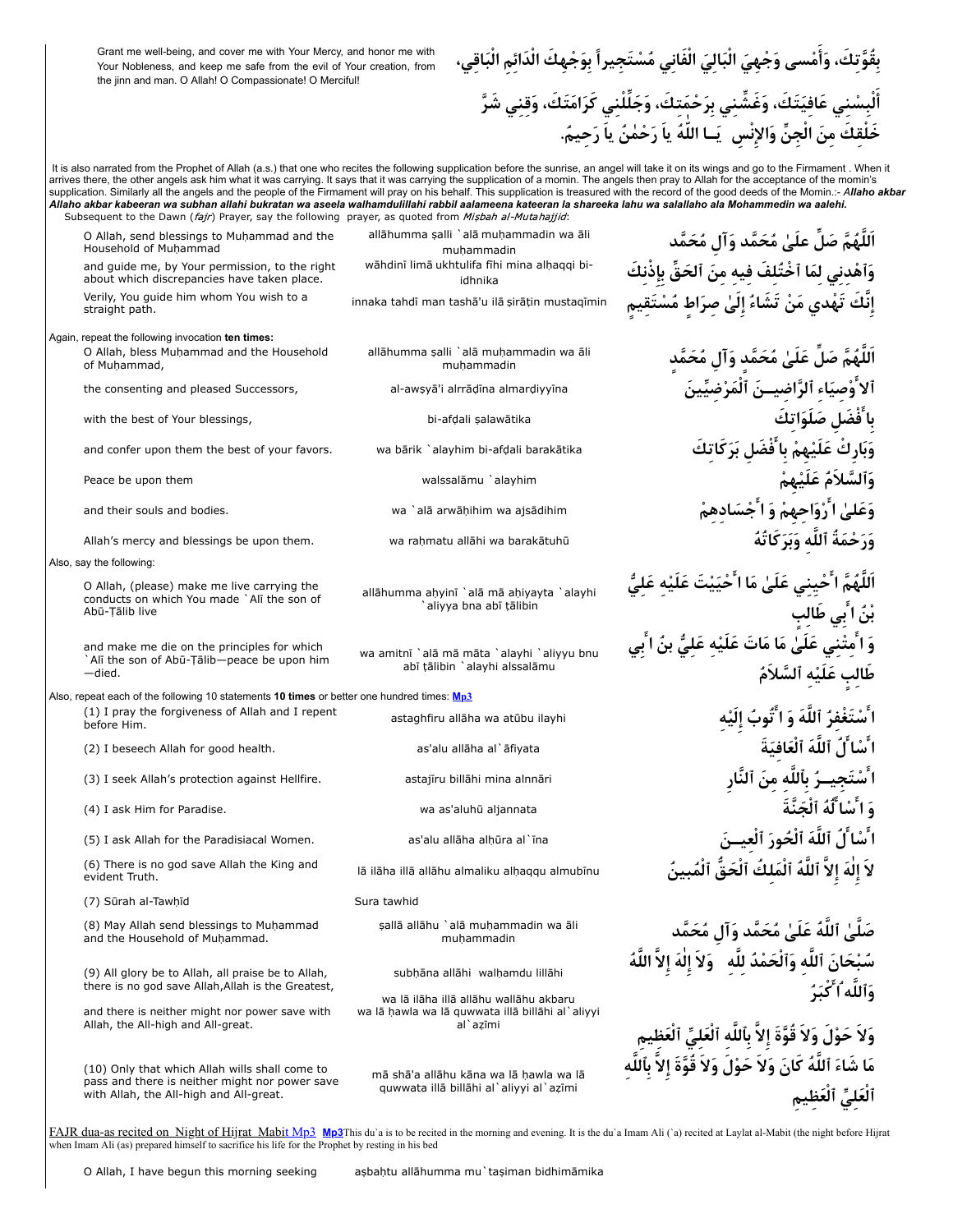|        | refuge with Your invulnerable security                                                                                         | almanī`i                                                                                                                                                                                                                                                                                                                                                                | اللهم معتصما بذمامك آله                                                                                                                                                                                                     |
|--------|--------------------------------------------------------------------------------------------------------------------------------|-------------------------------------------------------------------------------------------------------------------------------------------------------------------------------------------------------------------------------------------------------------------------------------------------------------------------------------------------------------------------|-----------------------------------------------------------------------------------------------------------------------------------------------------------------------------------------------------------------------------|
|        | that is neither touched nor caught                                                                                             | alladhī lā yutāwalu wa lā yuḥāwalu                                                                                                                                                                                                                                                                                                                                      | أَلَّذى لاَ يُطَاوَلُ وَلاَ يُحَاوَلُ                                                                                                                                                                                       |
|        | against the evil of all oppressive and<br>domineering ones                                                                     | min sharri kulli ghāshimin wa tārigin                                                                                                                                                                                                                                                                                                                                   | شَرِّ كُلِّ غَاشم وَطَارِق                                                                                                                                                                                                  |
|        | from among all Your animate and inanimate<br>creatures                                                                         | min sā'iri man khalagta wa mā khalagta                                                                                                                                                                                                                                                                                                                                  | سَائر مَنْ خَلَقْتَ وَمَا خَلَقْتَ                                                                                                                                                                                          |
|        | both the silent and the speaking;                                                                                              | min khalqika alşşāmiti walnnātiqi                                                                                                                                                                                                                                                                                                                                       | خلقك ألصّامت وَأَلنّاطق                                                                                                                                                                                                     |
|        | and being in protection against all terrifying<br>things;                                                                      | fi junnatin min kulli makhūfin                                                                                                                                                                                                                                                                                                                                          | جُنَّةٍ مِنْ كُلِّ مَخُوف                                                                                                                                                                                                   |
|        | and being in the complete garb                                                                                                 | bilibāsin sābighatin                                                                                                                                                                                                                                                                                                                                                    | بلباس سَابغة                                                                                                                                                                                                                |
|        | of my loyalty to the Household of Your<br>Prophet;                                                                             | wa lā'i ahli bayti nabiyyika                                                                                                                                                                                                                                                                                                                                            | وَلاَء ا أَهْل بَيْت نَبِيِّكَ                                                                                                                                                                                              |
|        | and veiling myself against all those who intend<br>harm to me,                                                                 | muhtajiban min kulli gāsidin lī ilā adhiyyatin                                                                                                                                                                                                                                                                                                                          | ہا منْ كل قاصد لي إليٰ ا                                                                                                                                                                                                    |
|        | behind an impervious wall,                                                                                                     | bijidārin haşīnin                                                                                                                                                                                                                                                                                                                                                       |                                                                                                                                                                                                                             |
|        | which is my sincerity in the profession of their<br>(Divinely commissioned) right (of leadership)                              | al-ikhlāși fil-i`tirāfi bihaqqihim                                                                                                                                                                                                                                                                                                                                      |                                                                                                                                                                                                                             |
|        | and my adherence to their Rope,                                                                                                | walttamassuki bihablihim                                                                                                                                                                                                                                                                                                                                                | وَٱلتَّمَسَّك بَحَبْلهمْ                                                                                                                                                                                                    |
|        | and bearing with certainty that the Right is<br>theirs, with them,                                                             | mūginan anna alhagga lahum wa ma`ahum                                                                                                                                                                                                                                                                                                                                   | مُوقناً ا َنَّ ٱلْحَقِّ لَهُمْ وَمَعَهُمْ                                                                                                                                                                                   |
|        | in them, and amid them.                                                                                                        | wa fihim wa bihim                                                                                                                                                                                                                                                                                                                                                       |                                                                                                                                                                                                                             |
|        | I thus accede to those whom they accept                                                                                        | uwālī man wālaw                                                                                                                                                                                                                                                                                                                                                         | ا ُوَالى مَنْ وَالَوْأ                                                                                                                                                                                                      |
|        | and depart those whom they depart.                                                                                             | wa ujānibu man jānabū                                                                                                                                                                                                                                                                                                                                                   | وَا جَانبُ مَنْ جَانَبُو                                                                                                                                                                                                    |
|        | O Allah, protect me, in the names of them,                                                                                     | fa-a`idhnī allāhumma bihim                                                                                                                                                                                                                                                                                                                                              | فَا ْعِذْنِي اَللَّهُمَّ بِهِمْ                                                                                                                                                                                             |
|        | against the evil of all that which I fear, O All-<br>great.                                                                    | min sharri kulli mā attagīhi yā `azīmu                                                                                                                                                                                                                                                                                                                                  | مَا اَ تَقيه يَا عَظ                                                                                                                                                                                                        |
|        | I am restraining the enemies against me<br>through the Originator of the heavens and the<br>earth;                             | hajaztu al-a`ādiya `annī bibadī`i alssamāwāti<br>wal-ardi                                                                                                                                                                                                                                                                                                               | عادی عنی ببَدیع                                                                                                                                                                                                             |
|        | "And We have set a bar before them                                                                                             | innā ja`alnā min bayni aydīhim saddan                                                                                                                                                                                                                                                                                                                                   | ً من بَيْنِ ا يَديهم سَدا                                                                                                                                                                                                   |
|        | and a bar behind them,                                                                                                         | wa min khalfihim saddan                                                                                                                                                                                                                                                                                                                                                 |                                                                                                                                                                                                                             |
|        | and (thus) have covered them so that they see<br>not."                                                                         | fa-aghshaynāhum fahum lā yubsirūna                                                                                                                                                                                                                                                                                                                                      | شَنْنَاهَمْ فَهَمَ لا يبص                                                                                                                                                                                                   |
|        |                                                                                                                                | after the Dawn and Sunset Prayers recorded by Ibn Fahad al-Hilli in 'Uddat al-Da'u: PDF Jpg                                                                                                                                                                                                                                                                             | Imam Ja`far al-Sadiq (`a) is also reported to have said that one who desires to enjoy both the worldly life and the Next World, and one who has eye ache, should utter the following prayer<br>  M4a   Mp3   Video   Video2 |
|        | O Allah, I do beseech You, in the name of the right<br>of Muhammad and the Household of Muhammad<br>that is incumbent upon You | allāhumma innī as'aluka bihaqqi muhammadin wa<br>āli muhammadin `alayka                                                                                                                                                                                                                                                                                                 | اَللَّهُمَّ إِنِّي أَسْأَلُكَ بِحَقِّ مُحَمَّد وَآل مُحَمَّد                                                                                                                                                                |
|        | to send blessings to Muhammad and the<br>Household of Muhammad                                                                 | salli `alā muhammadin wa āli muhammadin                                                                                                                                                                                                                                                                                                                                 | صَلِّ عَلَىٰ مُحَمَّد وَآلِ مُحَمَّد                                                                                                                                                                                        |
|        | and to make light in my sight,                                                                                                 | waj`al alnnūra fī başarī                                                                                                                                                                                                                                                                                                                                                | وَٱجْعَلِ ٱلنُّورَ فِي بَصَرِي                                                                                                                                                                                              |
|        | discerning in my religion,                                                                                                     | walbaşirata fi dini                                                                                                                                                                                                                                                                                                                                                     | وَٱلْبَصيــرَةَ في ديني                                                                                                                                                                                                     |
|        | conviction in my heart,                                                                                                        | wal-yaqina fi qalbi                                                                                                                                                                                                                                                                                                                                                     | وَٱلْيَقِيسَ في قَلْبِي                                                                                                                                                                                                     |
|        | sincerity in my deeds,                                                                                                         | wal-ikhlāṣa fī `amalī                                                                                                                                                                                                                                                                                                                                                   | وَٱل خْلاَصَ فِي عَمَلِي                                                                                                                                                                                                    |
|        | safety in my self,                                                                                                             | walssalāmata fī nafsī                                                                                                                                                                                                                                                                                                                                                   | وَٱلسَّلاَمَةَ فِي نَفْسِي                                                                                                                                                                                                  |
|        | richness in my sustenance,                                                                                                     | walssa`ata fi rizgī                                                                                                                                                                                                                                                                                                                                                     | وَٱلسَّعَةَ فِي رِزْقِي                                                                                                                                                                                                     |
|        | and perpetual thankfulness for You as long as you<br>keep me alive.                                                            | walshshukra laka abadan mā abqaytanī                                                                                                                                                                                                                                                                                                                                    | وَٱلشُّكْرَ لَكَ أَبَداً مَا أَبْقَيْتَنِي                                                                                                                                                                                  |
|        | And gratitude unto You As long as you decide to keep me alive".                                                                | Alternate translation "O Lord I ask you In the name of Muhammad and his line of Progeny To have Mercy on Muhammad and his posterity. And (through them) grant me (also) The<br>light in my eyes, the true understanding /insight of my faith The (Divine) Certainty in my heart The sincerity in my actions and peace in my mind And vastness in the means of my living |                                                                                                                                                                                                                             |
|        | rid of poverty. The supplication is this:                                                                                      | As recorded in al-Kafi, the Holy Prophet (sawa) taught a dua to one of his companions who had been afflicted by disease and poverty. Soon after that, the man recovered health and got                                                                                                                                                                                  |                                                                                                                                                                                                                             |
| Allah. | There is neither might nor power except with                                                                                   | lā hawla wa lā guwwata illā billāhi                                                                                                                                                                                                                                                                                                                                     | لاَ حَوْلَ وَلاَ قُوَّةَ إلاَّ بِٱللَّه                                                                                                                                                                                     |

I put my trust in the Ever-living (Lord) Who never tawakkaltu `alā alḥayyi alladhī lā yamūtu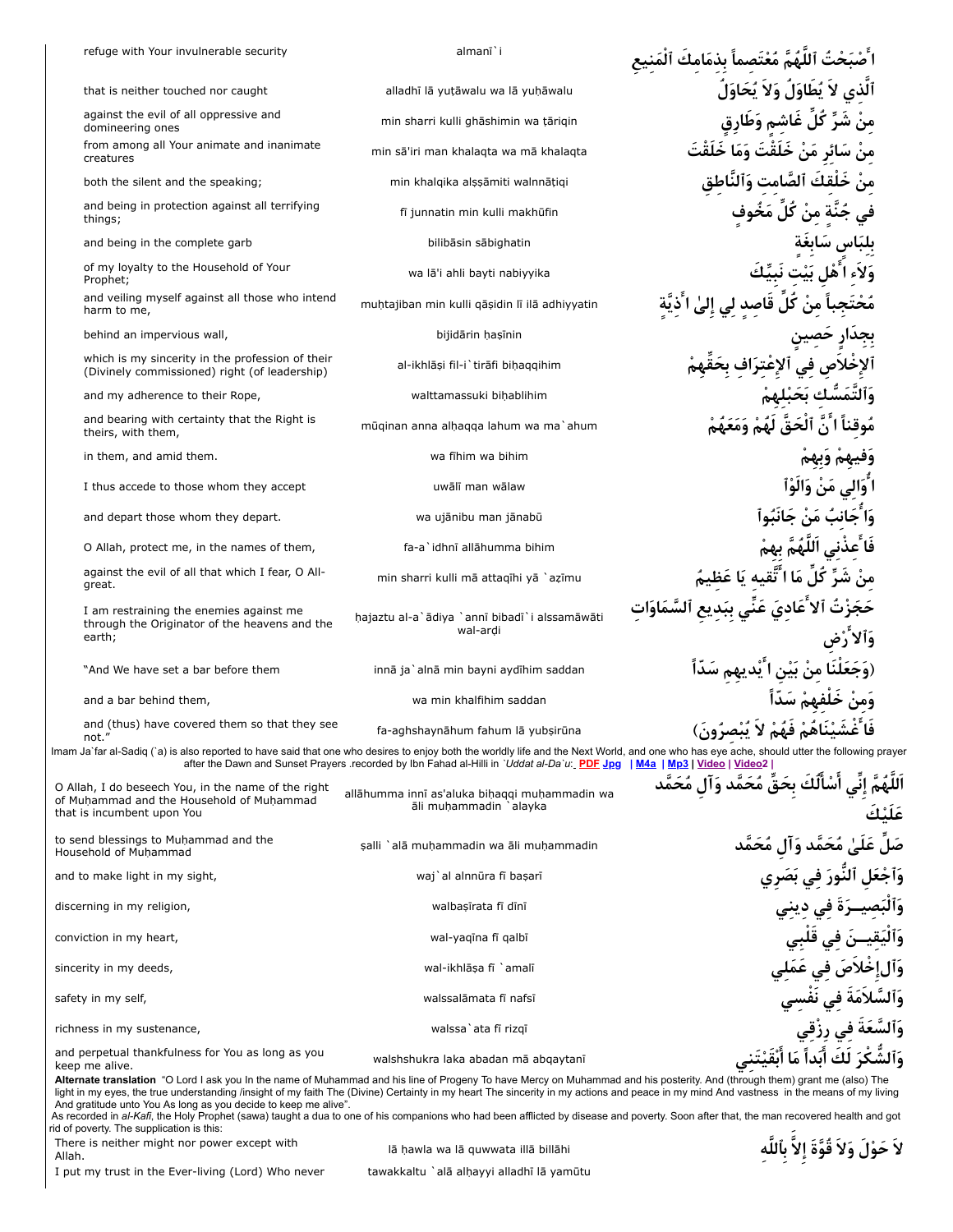| dies.                                                                                                                                                      |                                                                                                                                 | تَوَكَّلْتُ عَلَىٰ ٱلْحَيِّ ٱلَّذِي لاَ يَمُوتُ                                                                                                                                                  |
|------------------------------------------------------------------------------------------------------------------------------------------------------------|---------------------------------------------------------------------------------------------------------------------------------|--------------------------------------------------------------------------------------------------------------------------------------------------------------------------------------------------|
| All praise is due to Allah, Who has not taken a wife<br>or a son                                                                                           | walhamdu lillāhi alladhī lam yattakhidh waladan                                                                                 | وَٱلْحَمْدُ للَّه ٱلَّذى لَمْ يَتَّخذْ وَلَداً                                                                                                                                                   |
| and Who has not have a partner in the kingdom,                                                                                                             | wa lam yakun lahū sharīkun fī almulki                                                                                           | يَكُنْ لَهُ شَرِيكٌ في ٱلْمُلْك                                                                                                                                                                  |
| and Who has not have a helper to save Him from<br>disgrace;                                                                                                | wa lam yakun lahū waliyyun min aldhdhulli                                                                                       | وَلَمْ يَكُنْ لَهُ وَلِيٌّ مِنَ ٱلذَّلِّ                                                                                                                                                         |
| and magnify Him with all magnificence.                                                                                                                     | wa kabbirhu takbīran                                                                                                            | وَكَبِّرْهُ تَكْبِيراً                                                                                                                                                                           |
| .I seek forgiveness from the Lord                                                                                                                          | Recite 3 times:                                                                                                                 |                                                                                                                                                                                                  |
| (testifying) There is no God other than Him<br>The Living and the Everlasting Of Majesty<br>and Splendor And I turn to Him<br>In Repentance!"              | Astaghfarallah allazi la ilaha illa huwal<br>hayyal qayyumo zuljalal e wal ikraame wa<br>aatube ilaihi                          | لَّـٰهَ الَّـٰذِيُ لاَ اِلـٰهَ اِلاَّ هُوَ الْحَيُّ الْقَيُّومُ<br>ذُوْالْجَلاَل وَالْإِكْرَامِ وَ آتُوبُ اِلَيْهِ_                                                                              |
|                                                                                                                                                            | Before you move from your prayer-place, repeat the following ten times:                                                         |                                                                                                                                                                                                  |
| I bear witness that there is no god save Allah;                                                                                                            | ash-hadu an lā ilāha illā allāhu                                                                                                | شْهَدٌ نْ لاَ إِلٰهَ إِلاَّ ٱللَّهُ                                                                                                                                                              |
| (He is) One and Only; and there is no partner with<br>Him;                                                                                                 | wahdahū lā sharīka lahū                                                                                                         | وَحْدَهُ لاَ شَرِيكَ لَهُ                                                                                                                                                                        |
| a Single God;                                                                                                                                              | ilāhan wāhidan                                                                                                                  | إِلَهاً وَاحِداً                                                                                                                                                                                 |
| One, Unique, and eternally Besought of all.                                                                                                                | ahadan fardan samadan                                                                                                           | حَداً فَرْداً صَمَداً                                                                                                                                                                            |
| who does not beget $\&$ is no t begotten                                                                                                                   | lam yattakhidh sāhibatan wa lā waladan                                                                                          | لَمْ يَتَّخذْ صَاحبَةً وَلاَ وَلَداً                                                                                                                                                             |
| "There is no God except Allah, the One, without any                                                                                                        | La ilaha il Allaho wahdahu la shareeka lahu lahul                                                                               | لا إِلَهَ إِلاَّ اللَّهُ وَحْدَهُ لا شَرِيكَ لَهُ لَهُ الْمُلْكُ وَلَهُ الْحَمْدُ                                                                                                                |
| partner. To Him belongs the Kingdom and to Him is due all<br>Praise. He gives life and death. In His hand is the good,<br>and He has power over all things | mulko wa lahul hamdo yohi wa yumeeto wa yohi<br>wa huwa hayyun la yamooto be yadahil khaire wa<br>huwa ala kulle shaiyin qadeer | يُحْمِي وَيُميتُ وَيُميتُ وَيُحيى وَهُوَ حَيُّ لا يَمُوتُ بِيَدِهِ<br>الْخَيْرُ وَهُوَ عَلَى كُلِّ شَيْءٍ قَديرٌ                                                                                 |
| say <u>MP3</u>                                                                                                                                             |                                                                                                                                 | After you say the <i>Taslim</i> statement—repeat the Takbīr statement (i.e. <i>allāhu akbar</i> ; Allah is the Greatest) three times while raising your hands to the level of your ears and then |
| There is no god save Allah;                                                                                                                                | lā ilāha illā allāhu                                                                                                            | لا إلهَ إلاَّ ٱللَّهُ                                                                                                                                                                            |
| One and Only God;                                                                                                                                          | ilāhan wāhidan                                                                                                                  | إلها واحدأ                                                                                                                                                                                       |
| and we are submissive to Him.                                                                                                                              | wa nahnu lahū muslimūna                                                                                                         | <b>ئَ لَهُ مُسْلِمُونَ</b>                                                                                                                                                                       |
| There is no god save Allah                                                                                                                                 | lā ilāha illā allāhu                                                                                                            |                                                                                                                                                                                                  |
| and we worship none save Him,                                                                                                                              | wa lā na`budu illā iyyāhu                                                                                                       | وَلا نَعْبُدُ الا اتَّاهُ                                                                                                                                                                        |
| making our devotion sincere as in His sight,                                                                                                               | mukhlisīna lahū alddīna                                                                                                         | مُخْلِصينَ لَهُ ٱلدِّينَ                                                                                                                                                                         |
| even though the polytheists may detest it.                                                                                                                 | wa law kariha almushrikūna                                                                                                      | وَلَوْ كَرَهَ ٱلْمُشْرِكُونَ                                                                                                                                                                     |
| There is no god save Allah;                                                                                                                                | lā ilāha illā allāhu                                                                                                            | لاَ إِلٰهَ إِلاَّ ٱللَّهُ                                                                                                                                                                        |
| (He is) Our Lord and the Lord of our fathers of old.                                                                                                       | rabbunā wa rabbu ābā'inā al-awwalīna                                                                                            | رَبُّنَا وَرَبٌّ آبَائنَا ٱلوَّلينَ                                                                                                                                                              |
| There is no god save Allah;                                                                                                                                | lā ilāha illā allāhu                                                                                                            | لاَ إِلٰهَ إِلاَّ اللَّهُ                                                                                                                                                                        |
| Alone, alone, alone.                                                                                                                                       | wahdahū wahdahū wahdahū                                                                                                         | وَحْدَهُ وَحْدَهُ وَحْدَهُ                                                                                                                                                                       |
| He has truly fulfilled His promise,                                                                                                                        | anjaza wa`dahū                                                                                                                  | نْجَزَ وَعْدَهُ                                                                                                                                                                                  |
| granted His servant victory,                                                                                                                               | wa naşara `abdahū                                                                                                               | وَنَصَرَ عَبْدَهُ                                                                                                                                                                                |
| made powerful His soldiers,                                                                                                                                | wa a`azza jundahū                                                                                                               | وَعَزَّ جُنْدَهُ                                                                                                                                                                                 |
| and defeated the parties alone.                                                                                                                            | wa hazama al-ahzāba waḥdahū                                                                                                     | وَهَزَمَ ٱلْحُزَابَ وَحْدَهُ                                                                                                                                                                     |
| So, sovereignty be His and praise be His.                                                                                                                  | falahu almulku wa lahū alhamdu                                                                                                  | فَلَهُ ٱلْمُلْكُ وَلَهُ ٱلْحَمْدُ                                                                                                                                                                |
| He grants life and causes (others) to die,                                                                                                                 | yuhyi wa yumitu                                                                                                                 | يُحْيي وَيُميتُ                                                                                                                                                                                  |
| and (then) causes to die and raises from the dead;                                                                                                         | wa yumitu wa yuhyi                                                                                                              | وَيُميتُ وَيُحْيي<br>وَهُوَ حَيٌّ لاَ يَمُوتُ                                                                                                                                                    |
| while He is eternally ever-living and He never dies.                                                                                                       | wa huwa hayyun lā yamūtu                                                                                                        |                                                                                                                                                                                                  |
| All goodness is at His Hand,                                                                                                                               | biyadihi alkhayru                                                                                                               |                                                                                                                                                                                                  |